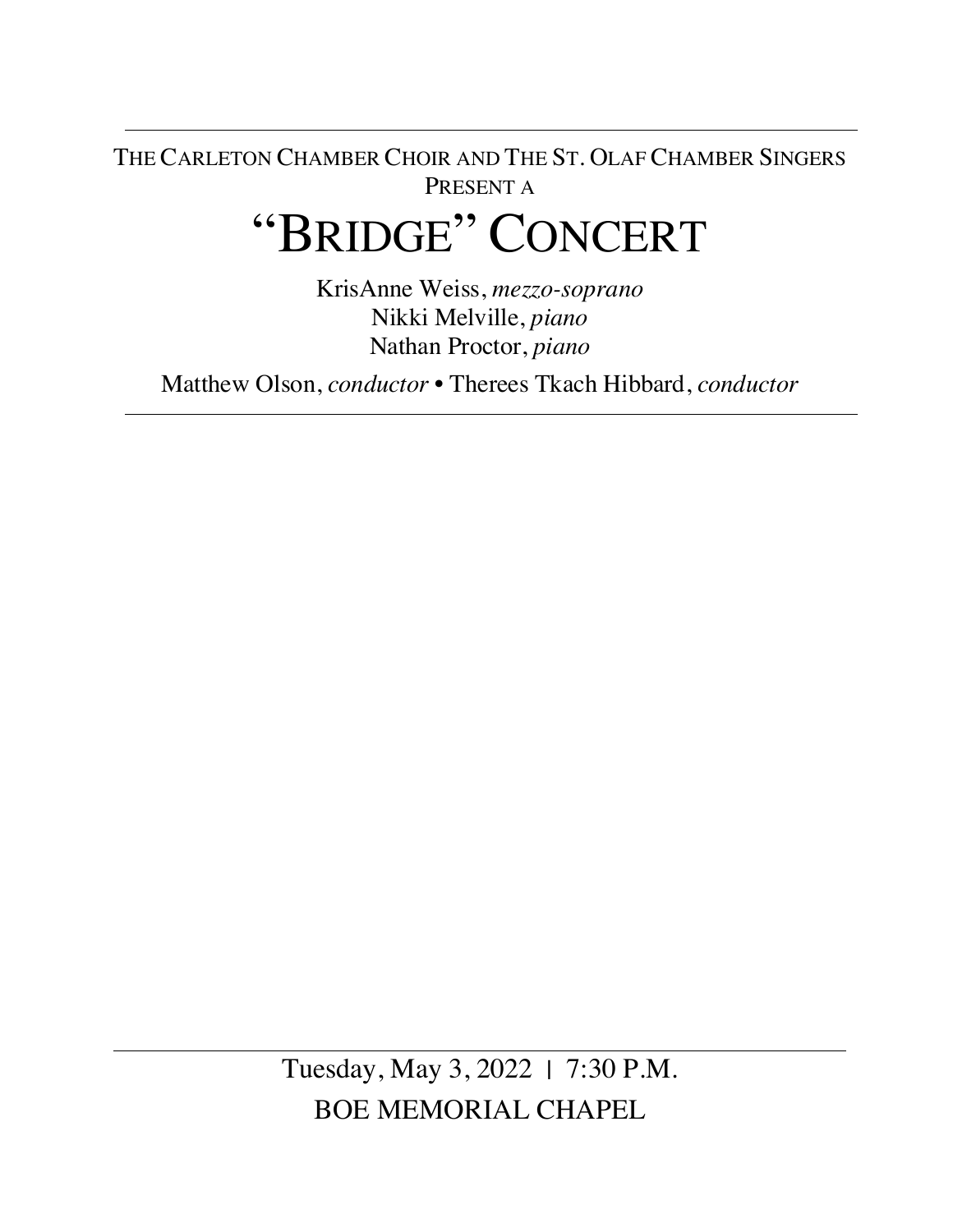Welcome to our BRIDGE CONCERT - a choral collaboration presented by Carleton Chamber Choir and St. Olaf Chamber Singers. We are delighted to renew this partnership between our college choirs and look forward to regular opportunities to make music together. Our musical offering of these songs from ancient through modern times are being brought to life this evening to engage the mind, inspire the heart, and feed the soul. We hope these universal themes of

joy and peace;

beauty and hope;

faith and mercy;

redemption and renewal

may transcend time and origin to find relevance in our lives today.

Allow our songs and our stories to be received with open hearts and minds and fill your souls with comfort and contentment.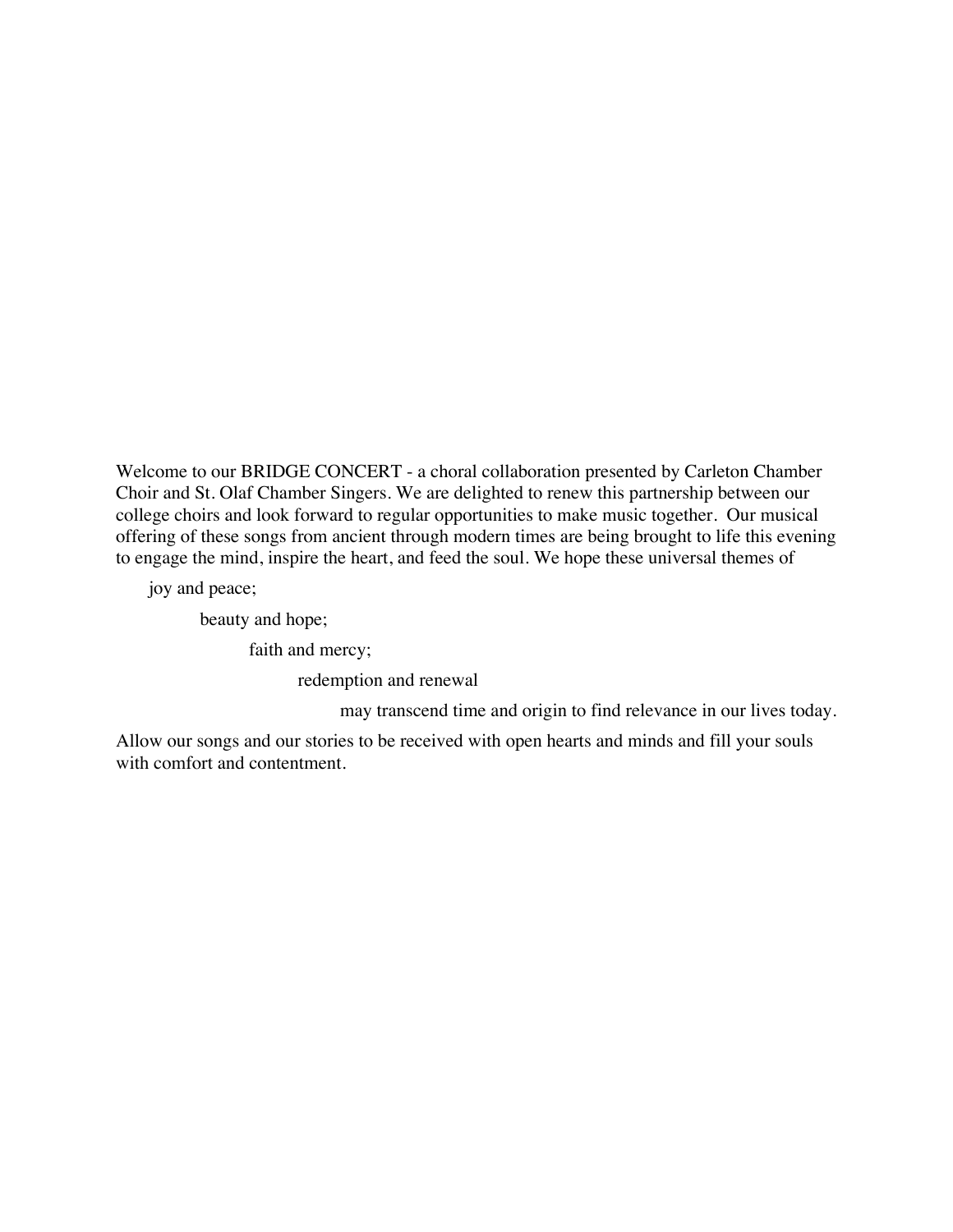# PROGRAM

# Carleton Chamber Choir

Super Flumina Babylonis illic sedimus et flevimus Dum recordaremur tui, Sion: In salicibus in medio eius suspendimus organa nostra

# **Super flumina Babylonis** Giovanni Palestrina (1525–1594)

*By the rivers of Babylon we sat and wept When we remembered Zion: There on the willows we hung our instruments. —Psalm 136*

# **Response to Lincoln's Emancipation Proclamation Laura Caviani** Laura Caviani

from *The Agitators* (Premiering May, 2022)

Carleton's Jazz professor, Laura Caviani – who also taught previously at St. Olaf College – composed a nine movement composition for the Carleton Choir, Chamber Choir, Jazz Choir, vocal soloists, and Jazz Ensemble titled *The Agitators* which premieres May 20, 2022. Each text source represents voices historically oppressed throughout American History and historical figures who "agitated" society towards equity, including Susan B. Anthony, Paul Wellstone, Sojourner Truth, and Frederick Douglass. This excerpt – a short a cappella movement – sets Frederick Douglass' response to Abraham Lincoln's Emancipation Proclamation.

Whereas, on the twenty-second day of September, in the year of our Lord one thousand eight hundred and sixtytwo, a proclamation was issued by the President of the United States, containing, among other things, the following, to wit: "That on the first day of January, in the year of our Lord one thousand eight hundred and sixtythree, all persons held as slaves within any State or designated part of a State, the people whereof shall then be in rebellion against the United States, shall be then, thenceforward, and forever free."

# Context

On the twenty-eighth of January 1862 in Zion Church, Frederick Douglass reassured members of Rochester's African American community as they anxiously waited for President Lincoln to sign the Emancipation Proclamation.

"My Friends: This is scarcely a day for prose. It is a day for poetry and song, a new song. These cloudless skies, this balmy air, this brilliant sunshine, (making December as pleasant as May), are in harmony with the glorious morning of liberty about to dawn upon us. Out of a full heart and with sacred emotion, I congratulate you my friends and fellow citizens, on the high and hopeful condition of the cause of human freedom and the cause of our common country, for these two causes are now one and inseparable and must stand or fall together. We stand today in the presence of a glorious prospect.—This sacred Sunday in all the likelihoods of the case, is the last which will witness the existence of legal slavery in all the Rebel slaveholding States of America."

Text

These cloudless skies, this balmy air, the brilliant sunshine are in harmony with the glorious morning of liberty... of liberty about to dawn on us. *—Frederick Douglass (1818–1895)*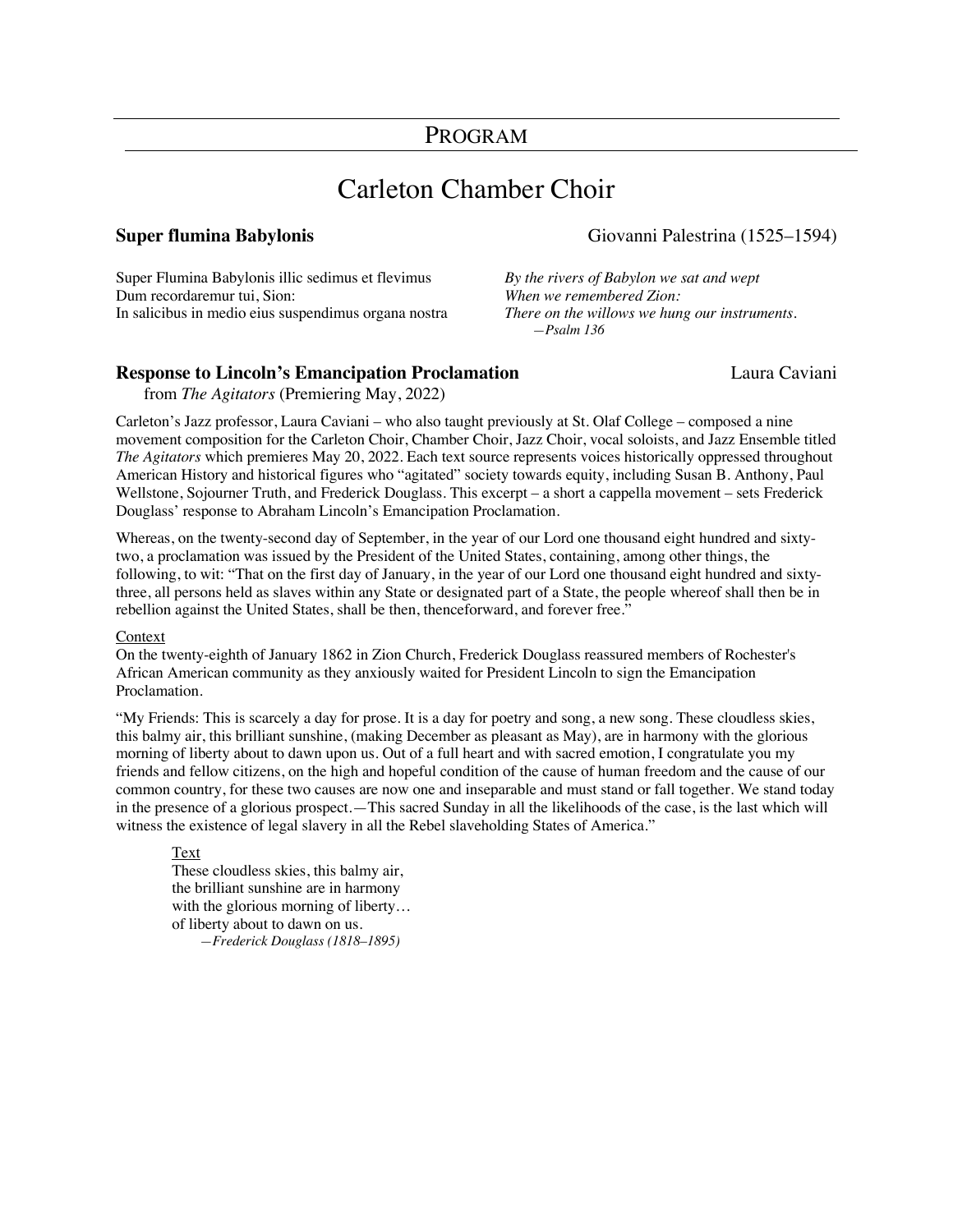from *Liebeslieder Waltzes*

### **Wenn so lind**

Wenn so lind dein Auge mir Und so lieblich schauet, Jede letzte Trübe flieht, Welche mich umgrauet. Dieser Liebe schöne Glut, Lass sie nicht verstieben! Nimmer wird, wie ich, So treu dich ein andrer lieben.

# **No. 8 "Wenn so lind"** Johannes Brahms (1833–1897)

# *When So Gently*

*When your eyes so gently And so fondly gaze on me, Every last sorrow flees That had once troubled me, This beautiful flow of our love, Do not let it die! Never will another love you As faithfully as I. —Georg Daumer*

**In the Middle** Dale Trumbore (b. 1987)

In the Middle | Dale Trumbore

Ms. Trumbore writes: "Barbara Crooker's poem *In the Middle* describes the struggle to connect in the rush of ordinary life. In this setting, the piano serves as an unreliable time-keeper, ebbing and flowing as our perception of time does. Sometimes, it pushes us on, frantic; sometimes, the pace relaxes in a moment of peace. The word "time" itself occurs over and over within the piece, serving as a sort of refrain, a reminder to slow down. I first read this poem of Barbara's last summer, at the beach house where my family has gone since I was very young - an annual trip I'd missed, for one reason or another, for the last three years. There, the poem's metaphors were made real - a literal hammock in the backyard, a beach just across the street- and it seemed especially important to set this text. It is so easy to forget, in the context of everyday life, that time will ultimately catch up with all of us. There's no antidote, but in the meantime, we should "take off our watches" more often, finding ourselves "tangled up in love" with another or just with this life, and granting time permission, if not to stop, then to slow."

### Text

In the middle of a life that's as complicated as everyone else's, struggling for balance, juggling time. The mantle clock that was my grandfather's has stopped at 9:20; we haven't had time to get it repaired. The brass pendulum is still, the chimes don't ring. One day I look out the window, green summer, the next, the leaves have already fallen, and a grey sky lowers the horizon. Our children almost grown, our parents gone, it happened so fast. Each day, we must learn again how to love, between morning's quick coffee and evening's slow return. Steam from a pot of soup rises, mixing with the yeasty smell of baking bread. Our bodies twine, and the big black dog pushes his great head between; his tail, a metronome, 3/4 time. We'll never get there, Time is always ahead of us, running down the beach, urging us on faster, faster, but sometimes we take off our watches, sometimes we lie in the hammock, caught between the mess of rope and the net of stars, suspended, tangled up in love, running out of time.

*—Barbara Crooker, from Radiance*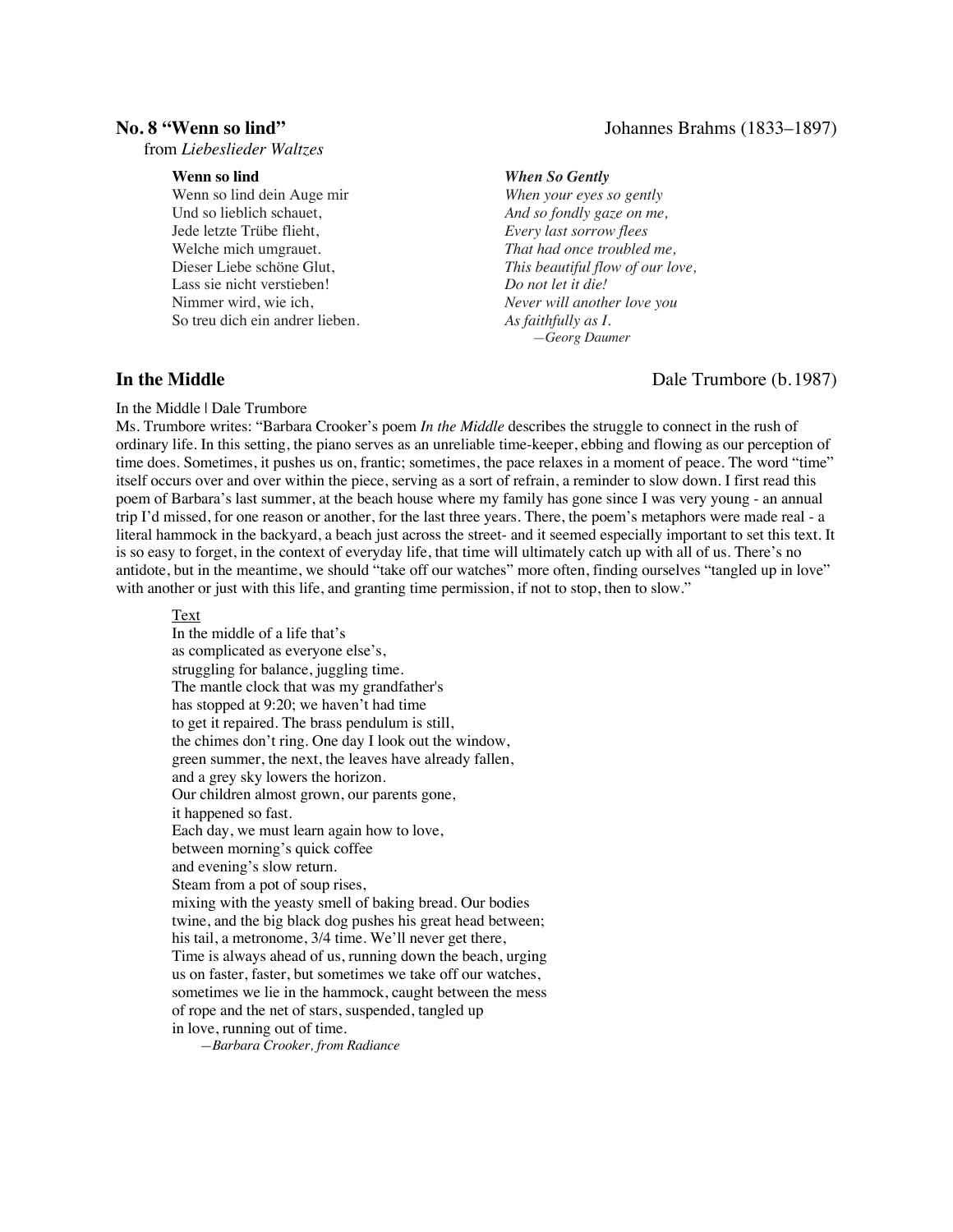# ST. OLAF CHAMBER SINGERS

Now I walk in beauty Beauty is before me Beauty is behind me Above and below me. *—Navajo prayer*

# **Now Shall My Inward Joy Arise** William Billings (1746–1800)

from *Heavenly Home*

# **Now Shall My Inward Joy Arise**

Now shall my inward joys arise, And burst into a song; Almighty love inspires my heart, And pleasure tunes my tongue. *—Isaac Watts*

# **Now I Walk in Beauty** Gregg Smith (1931–2016)

**Hallelujah** William Walker, 1835/arr. Shawn Kirchner

# **Hallelujah**

Hallelujah And let this feeble body fail, And let it faint or die My soul shall quit this mournful vale, And soar to worlds on high.

And I'll sing hallelujah, And you'll sing hallelujah, And we'll all sing hallelujah, When we arrive at home.

O what are all my sufferings here, If, Lord. Thou count me meet With that enraptured host to appear And worship at Thy feet

Give joy or grief, give ease or pain, Take life or friends away But let me find them all again In that eternal day. *—Charles Wesley*

**This Sky** Carlos Cordero (b.1992)

**This Sky**

This sky where we live Is no place to lose your wings, so love!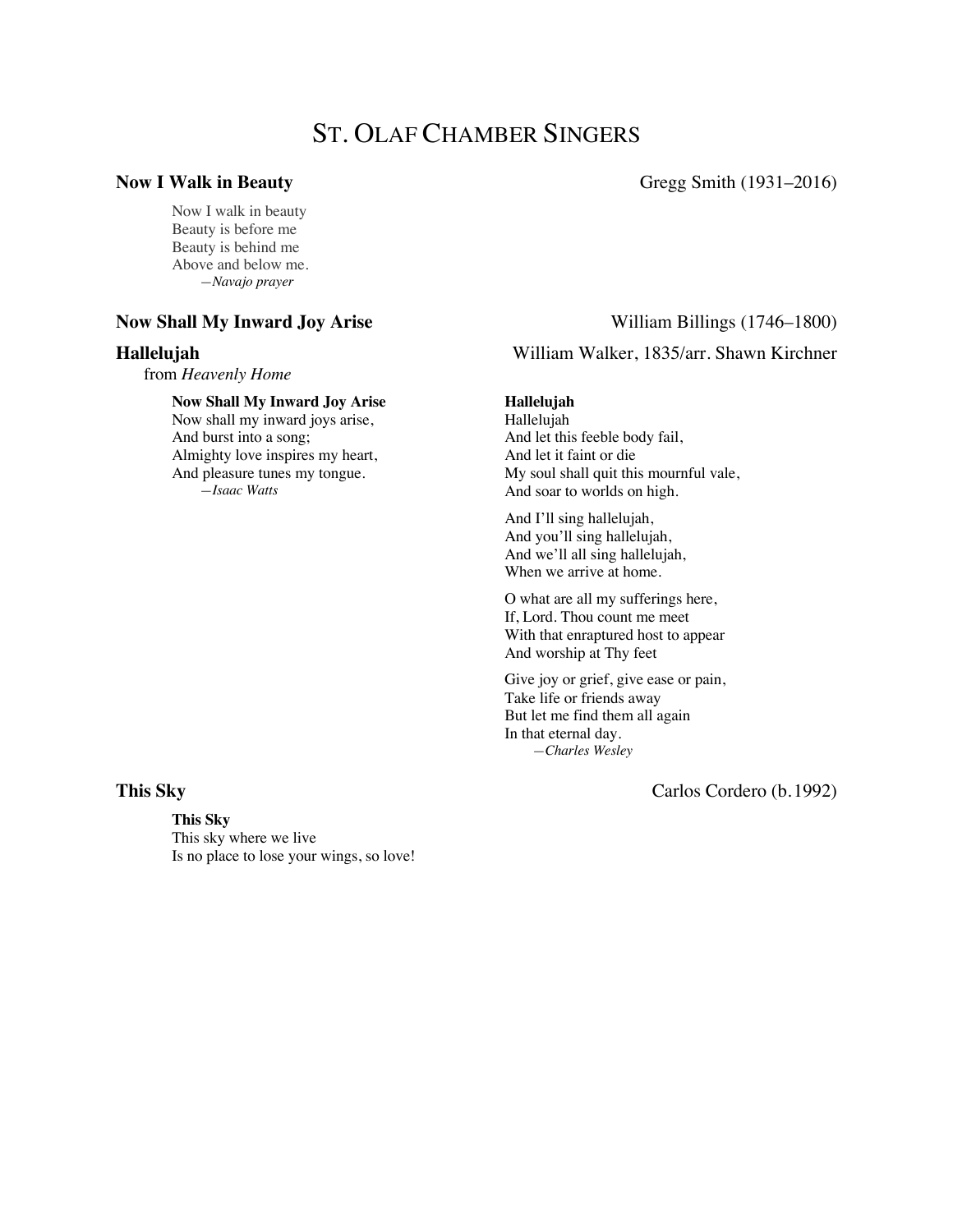# **Dieu! Qu'il la fait bon regarder!** Claude Debussy (1862–1918)

from *Trois chansons*

# **Dieu! Qu'il la fait bon regarder!**

Dieu ! qu'il la fait bon regarder! La gracieuse bonne et belle; Pour les grands biens qui sont en elle Chacun est prest de la louer. Qui se pourroit d'elle lasser? Toujours sa beauté nouvelle. Dieu ! qu'il la fait bon regarder! La gracieuse bonne et belle! Par deça, ne dela, la mer Ne scay dame ne demoiselle Qui soit en tous bien parfais telle. C'est ung songe que d'i penser: Dieu ! qu'il la fait bon regarder!

# **Lucidity**

ease me in slowly, carefully ease me back in gracefully, seamlessly ease me into the warmth our bountiful chalice is no longer bitter of salt but tastes of lilac and sunlight touch deprived, words ceased; an insatiable thirst. ease me, ease me back into lucidity. *—text by Shae Lime*

# **That Which Remains** Andrea Ramsey

What we have once enjoyed we can never lose. A sunset, a mountain bathed in moonlight, the ocean in calm and in storm—we see these, love their beauty, hold the vision to our hearts. All that we love deeply becomes a part of us. *—text by Helen Keller*

God ! but she is fair, Graceful, good and beautiful. All are ready to praise Her excellent qualities. Who could tire of her? Her beauty is ever new. God! but she is fair, Graceful, good and beautiful! Nowhere does the sea look on So fair and perfect A lady or maiden. Thinking on her is but a dream. God! but she is fair! *—Charles D'Orleans*

# **Lucidity** [premiere] **Lucidity** [premiere]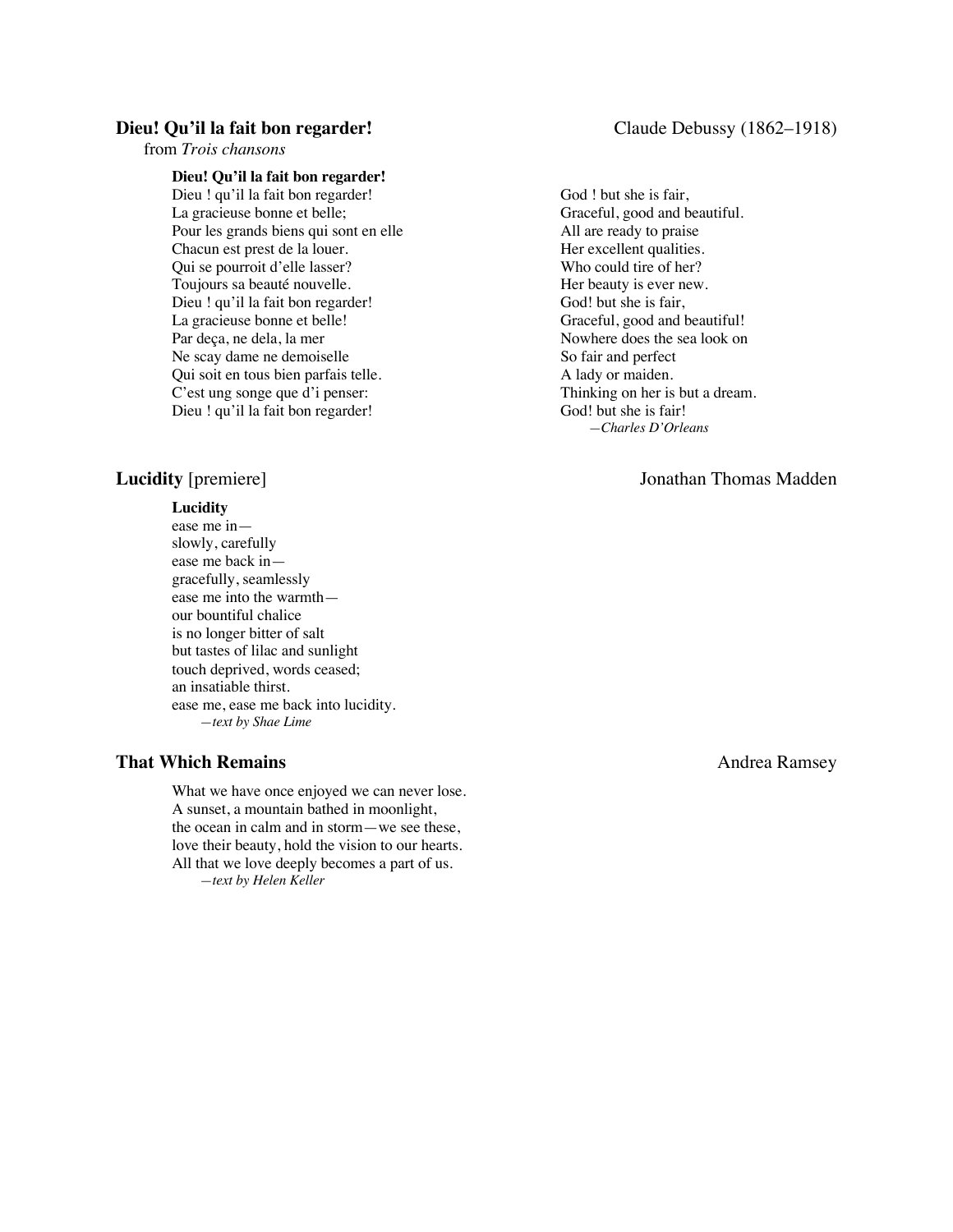# COMBINED CHOIRS

Nikki Melville, *piano* KrisAnne Weiss, mezzo-*soprano*

Now as I was young and easy under the apple boughs About the lilting house and happy as the grass was green The night above the dingle starry Time let me hail and climb Golden in the heydays of his eyes And honoured among wagons I was prince of the apple towns And once below a time I lordly had the trees and leaves Trail with daisies and barley Down the rivers of the windfall light

And as I was green and carefree, famous among the barns About the happy yard and singing as the farm was home In the sun that is young once only Time lеt me play and be Golden in thе mercy of his means And green and golden I was huntsman and herdsman, the calves Sang to my horn, the foxes on the hills barked clear and cold And the sabbath rang slowly In the pebbles of the holy streams All the sun long it was running, it was lovely, the hay Fields high as the house, the tunes from the chimneys, it was air And playing, lovely and watery And fire green as grass And nightly under the simple stars As I rode to sleep the owls were bearing the farm away All the moon long I heard, blessed among stables, the nightjars Flying with the ricks, and the horses Flashing into the dark

And then to awake, and the farm, like a wanderer white With the dew, come back, the cock on his shoulder: it was all Shining, it was Adam and maiden The sky gathered again And the sun grew round that very day So it must have been after the birth of the simple light In the first, spinning place, the spellbound horses walking warm Out of the whinnying green stable On to the fields of praise

And honoured among foxes and pheasants by the gay house Under the new made clouds and happy as the heart was long In the sun born over and over I ran my heedless ways My wishes raced through the house high hay And nothing I cared, at my sky blue trades, that time allows In all his tuneful turning so few and such morning songs Before the children green and golden Follow him out of grace

**Fern Hill** John Corigliano (b. 1938)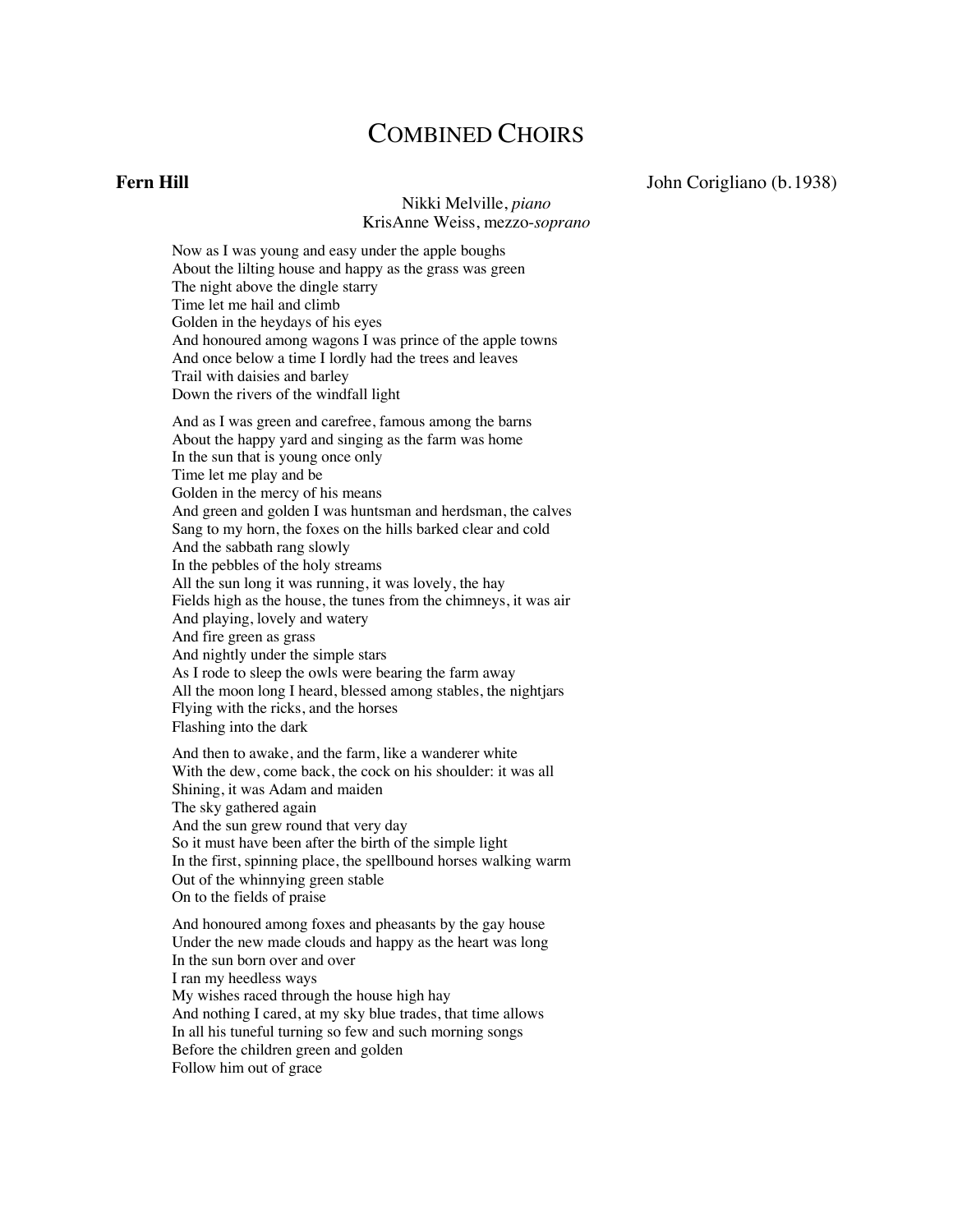Nothing I cared, in the lamb white days, that time would take me Up to the swallow thronged loft by the shadow of my hand In the moon that is always rising Nor that riding to sleep I should hear him fly with the high fields And wake to the farm forever fled from the childless land Oh as I was young and easy in the mercy of his means Time held me green and dying Though I sang in my chains like the sea *—Dylan Thomas*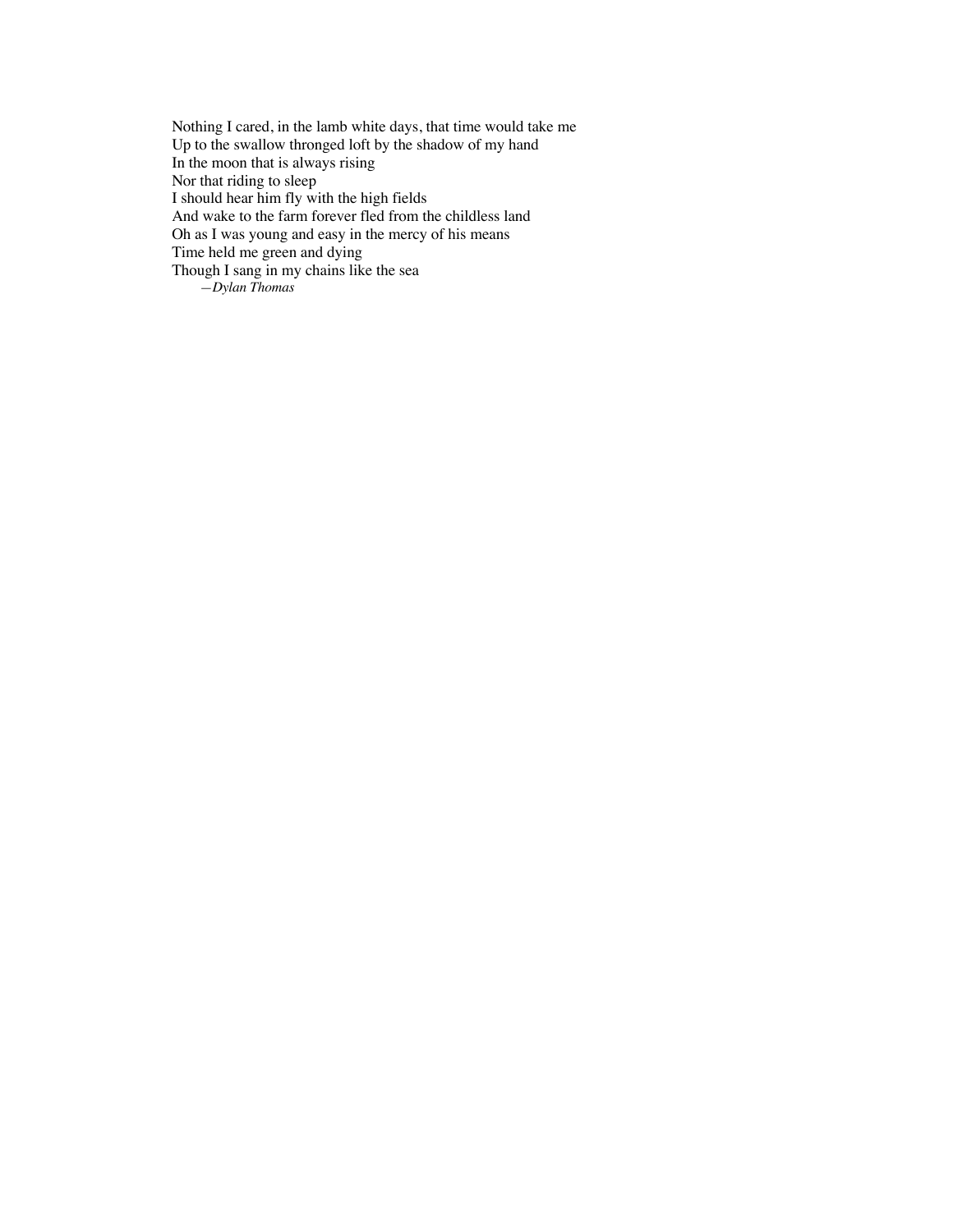# **PERSONNEL**

# CARLETON CHAMBER CHOIR

Nathan Proctor '06, *collaborative pianist* Matthew J. Olson '06, *conductor*

# **Soprano**

Palina Buchanan '22 Sara Liu '22 Marjorie Mitalski '24 Kaitlyn Peterson '24 Sara Shallenberger '25

# **Alto**

Ingrid Anderson '24 Sophie Boileau '24 Helen Du '22 Becca Helmstetter '23 (abroad) Sophie Hill '25

# **Tenor**

Jimmy Carlson '25 Harald Lundberg '24 Sasha Rapacz '25 Tate Russell '23 Michael Yang '24

# **Bass**

Jonas Bartels '24 John Cramer '23 Ashok Khare '24 Douglas Meeker '24 Kai Weiner '25 Andrew Weller '24

# ST. OLAF CHAMBER SINGERS

Therees Tkach Hibbard, *conductor* Hermione Yim, *collaborative pianist* Jayden Browne, *student assistant* Austin Meyer, *student manager*

# **Sopranos**

Laura Albrecht, *San Jose, CA* Emma Auby, *Monona, WI* Rachel Dumont, *Brunswick, ME* Maren Hrivnak\*, *Madison, MS* Olivia Inberg, *Magnolia, TX* Shae Lime, *Treasure Island, FL* Blake Ormond, *Chicago, IL*

# **Alto**

Emmy Erickson, *Woodbury, MN* Daniel Haakenson, *Minneapolis, MN* Josie Lynn\*, *Mechanicsville, VA* Alexys Sayegh, *Corona, CA* Emma Silvestri, *Lawrence, KS* Joanna Thuesen, *Indianapolis, IN* Hermione Yim, *Hong Kong SAR*

### **Tenor**

Logan Combs\*, *Haysville, KS* Mason DeGrazia, *Iowa City, IA* Alexander Famous, *Princeton, NJ* Aidan Kocur, *Fort Worth, TX* Noah Smith, *Glasgow, KY* Blake Wieseler, *Yankton, SD*

### **Bass**

Jayden Browne, *Lancaster, PA* Roan Findley, *Sycamore, IL* Sean Griswold, *San Clemente, CA* Nicholas Hinson\*, *Tampa, FL* Christopher Kopits, *Princeton, NJ* Austin Meyer, *Sioux Falls, SD* Will McIntyre, *Faribault, MN*

\*section leader